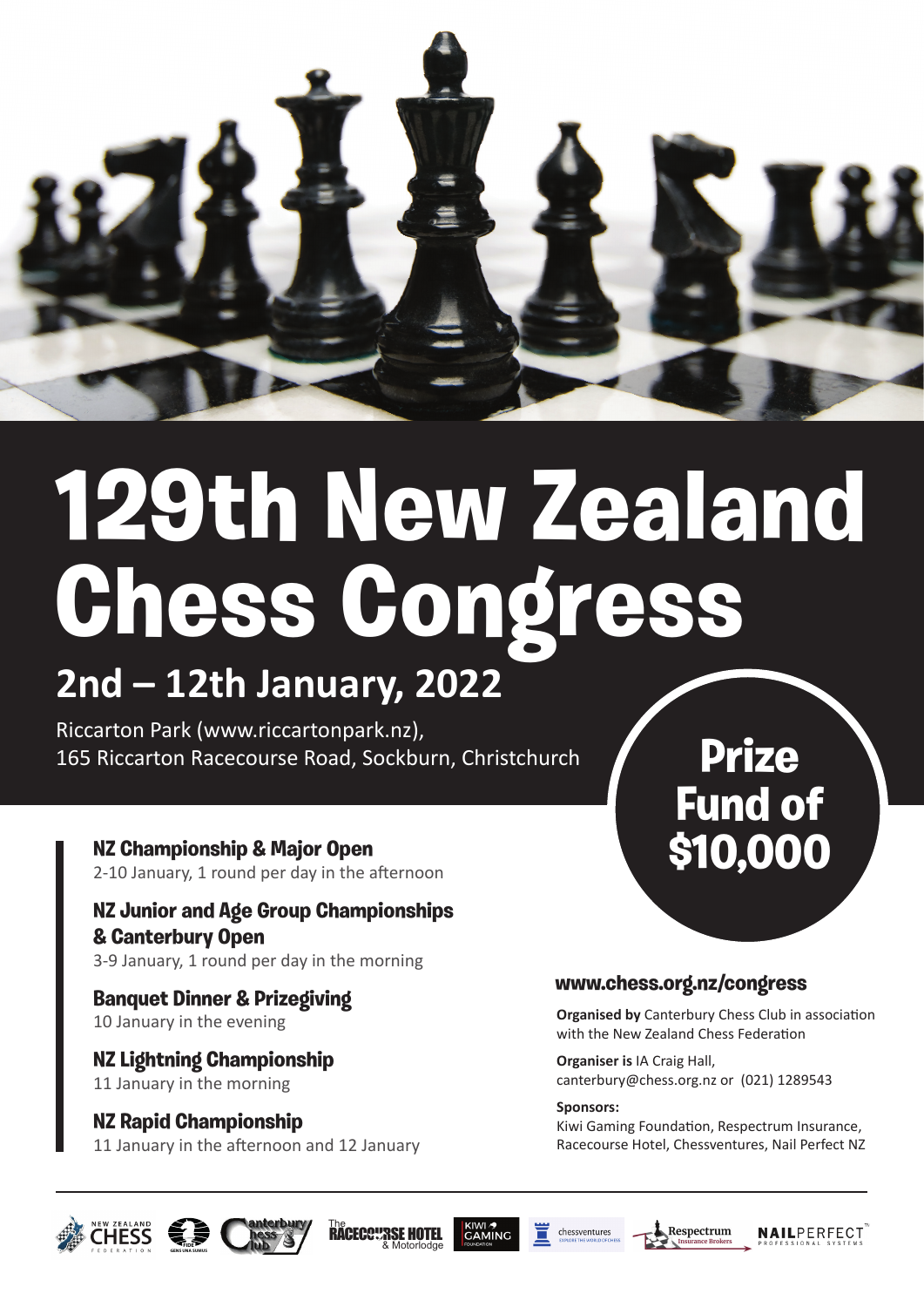129TH NEW ZEALAND CHESS CONGRESS (FIRST HELD IN 1879 IN CHRISTCHURCH) 2-12 JANUARY 2022 RICCARTON PARK, RICCARTON RACECOURSE **ORGANISER AND CHIEF ARBITER: IA CRAIG HALL** 165 RACECOURSE ROAD PH: (021) 1289543 SOCKBURN, CHRISTCHURCH **EMAIL: [canterbury@chess.org.nz](mailto:canterbury@chess.org.nz)** WEBSITE: [www.riccartonpark.nz](http://www.riccartonpark.nz/) WEBSITE: [www.chess.org.nz/congress](http://www.chess.org.nz/congress)

#### **Prizes**

#### **2022 New Zealand Championship and Major Open**

#### *2 – 10 January*

**Format:** 2 separate 9 Round Swiss tournaments.

**Time Control:** 90 minutes for the first 40 moves followed by 30 minutes for the rest of the game with an additional 30 seconds per move from move one.

**Registration:** Players must register between 10:00am and 1:00pm on the 2<sup>nd</sup> of January either in person or by text message to the organiser or not be paired in the first round.

**Players Meeting:** 1:30pm on Sunday 2 January

**Round Times:** 2:00pm every day

| <b>Entry Fees</b> | Before 1 Nov | 20 Dec or later |
|-------------------|--------------|-----------------|
| NZ Championship   | \$200        | \$250           |
| Major Open        | \$120        | \$200           |

**Rating Requirements:** Players must have an NZCF rating below 2100 to enter the Major Open. The NZ Championship is open to all players but an additional fee of \$100 applies for entries with an NZCF rating below 2000 and a FIDE rating below 2100, or \$150 for players with no published NZCF or FIDE rating. These fees do not apply to the defending NZ, Major Open, North Island, South Island or Junior Champions.

Prizegiving will be at approximately 8:00pm after the banquet dinner.

Open to entries from players of all nationalities. The highest-placed NZ players in each tournament will be the 2022 New Zealand Champion and Major Open Champion.

#### **Final Banquet for Players and Accompanying Persons**

*10 January*

**Time:** 6:30pm, Monday 10 January **Venue:** Riccarton Park Events Centre (same venue as Congress)

**Tickets:** \$40 per person

**Attendance must be confirmed by 5 January.**

Prizegiving will follow at 8:00pm

#### **2022 New Zealand Lightning Championship**

#### *11 January*

**Format:** 9 Round Swiss tournament

**Competition Rules**: Article B.4 of the Laws of Chess will apply.

**Time Control:** 3 minutes for the game with an additional 2 seconds per move starting from move one.

**Players Meeting:** 8:45am on Tuesday 11 January

**Round Times:** First round at 9:00am, subsequent rounds will be paired after the last game finishes. Prizegiving will follow round 9 at approximately 11:30am.

**Entry Fee:** \$35. No late fee – entries accepted until 8:30am, 11 January.

Open to entries from players of all nationalities. The highest-placed NZ player will be the 2022 New Zealand Lightning Champion.

#### **NZ Championship**

| First    | \$1,500 |
|----------|---------|
| Second   | \$1,000 |
| Third    | \$800   |
| Fourth   | \$600   |
| Fifth    | \$300   |
| $<$ 2200 | \$300   |
|          |         |

#### **Major Open**

| \$1,000 |
|---------|
| \$750   |
| \$500   |
| \$200   |
| \$200   |
|         |

#### **NZ Lightning**

| First    | \$300 |
|----------|-------|
| Second   | \$200 |
| Third    | \$100 |
| <2000    | \$50  |
| $<$ 1700 | \$50  |
| $<$ 1400 | \$50  |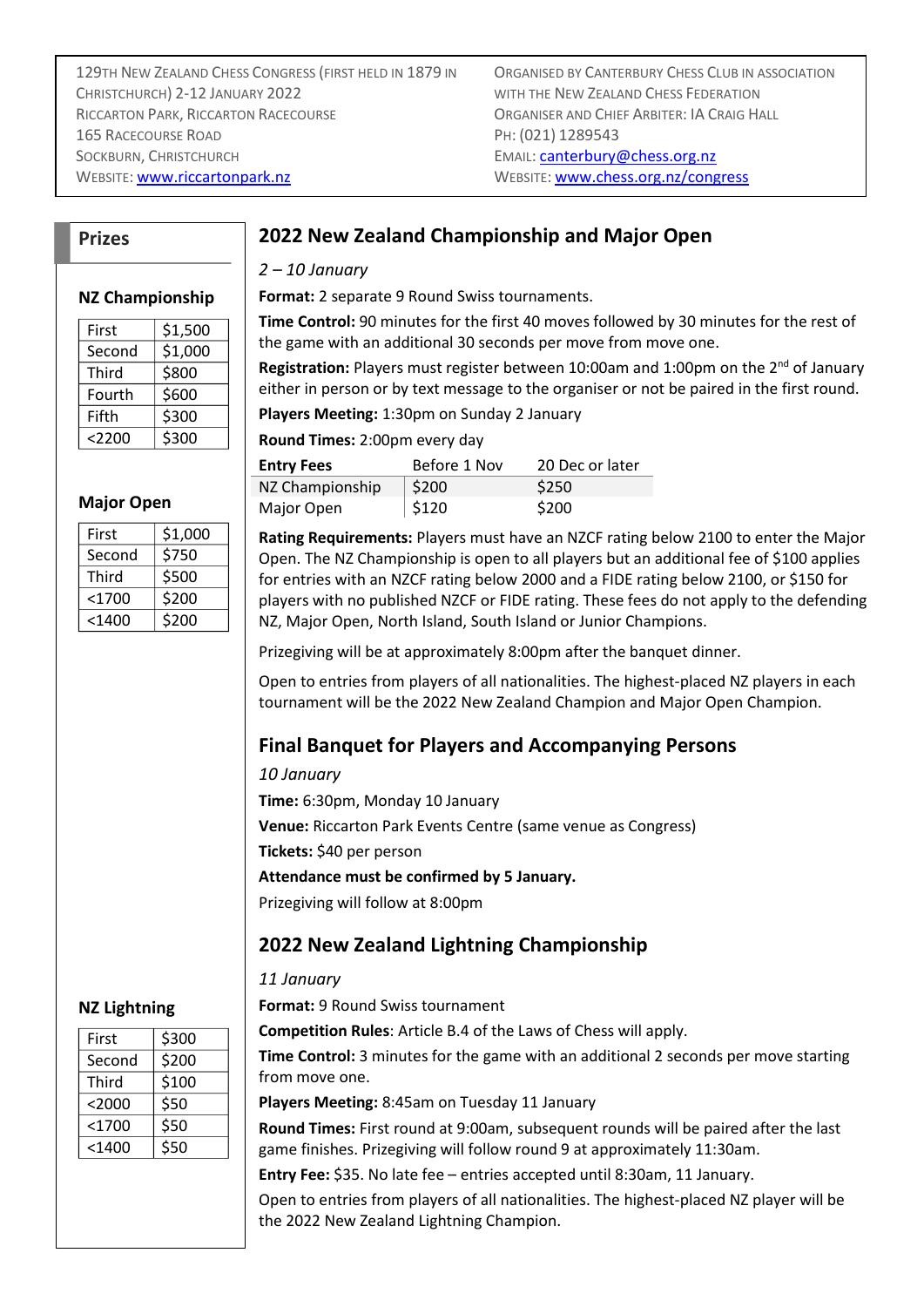#### **Prizes**

#### **NZ Rapid**

| First    | \$400 |
|----------|-------|
| Second   | \$300 |
| Third    | \$150 |
| $<$ 2000 | \$100 |
| $<$ 1700 | \$100 |
| $<$ 1400 | \$100 |

#### **2022 New Zealand Rapid Championship**

*11 – 12 January*

**Format:** 9 Round Swiss tournament

**Competition Rules**: Article A.4 of the Laws of Chess will apply.

**Time Control:** 25 minutes for the game with an additional 5 seconds per move starting from move one.

#### **Playing Schedule**

| <b>Tuesday 11 January</b> |                    | <b>Wednesday 12 January</b> |                    |
|---------------------------|--------------------|-----------------------------|--------------------|
| <b>Entries Close</b>      | 11:45am            | Round Five                  | 09:00am            |
| <b>Players Meeting</b>    | 1:00 <sub>pm</sub> | Round Six                   | 10:15am            |
| Round One                 | 1:30 <sub>pm</sub> | Round Seven                 | 11:30am            |
| Round Two                 | 2:45 <sub>pm</sub> | Lunch                       | 12:45pm            |
| <b>Round Three</b>        | 4:00 <sub>pm</sub> | <b>Round Eight</b>          | 1:30 <sub>pm</sub> |
| Round Four                | 5:15 <sub>pm</sub> | <b>Round Nine</b>           | 2:45 <sub>pm</sub> |

Prizegiving will follow round 9 at approximately 4:30pm.

**Entry Fee:** \$60. No late fee – entries accepted until 11:45am, 11 January.

Open to entries from players of all nationalities. The highest-placed NZ player will be the 2022 New Zealand Rapid Champion.

#### **2022 New Zealand Junior and Age Group Championships and Canterbury Open**

*3 – 9 January*

**Format:** 2 separate 7 Round Swiss tournaments

**Time Control:** 60 minutes for the game with an additional 30 seconds per move starting from move one.

**Players Meeting:** 8:30am on Monday 3 January

**Round Times:** 9:00am every day

| <b>Entry Fees</b>       | Before 1 Nov | 20 Dec or later |
|-------------------------|--------------|-----------------|
| NZ Junior Championships | \$70         | \$100           |
| Canterbury Open         | ∣ \$50       | <b>S75</b>      |

Prizegiving will be held after the last game on Sunday 9 January at approx. 12:30pm.

**Minimum Entries:** If 8 entries are not received to a tournament, the organiser reserves the right to cancel the tournament (entry fees will be refunded).

Open to entries from players of all nationalities. The NZ Junior and Age Group Championships are open only to juniors i.e. players born on or after 1/1/2002. All other players are eligible to play in the Canterbury Open.

The highest-placed NZ player in each age group will be the 2022 New Zealand Champion for that age group, enrolled at and attended primary or secondary school in 2021 the 2022 NZ Schoolpupil Champion, and highest-placed overall the 2022 New Zealand Junior Champion.

Age group eligibility is based on the player's age on 31 December 2021, and only in the age group closest to the player's age e.g. a 13 year old player is eligible for the under 14 title but not the under 16 title.

| First     | \$300 |
|-----------|-------|
| Second    | \$200 |
| Third     | \$100 |
| U16       | \$50  |
| U14       | \$50  |
| U12       | \$50  |
| U10       | \$50  |
| U8        | \$50  |
| Best Girl | \$50  |

**NZ Junior and Age** 

**Groups**

#### **Canterbury Open**

| First  | 250ء             |
|--------|------------------|
| Second | \$150            |
| Third  | S <sub>100</sub> |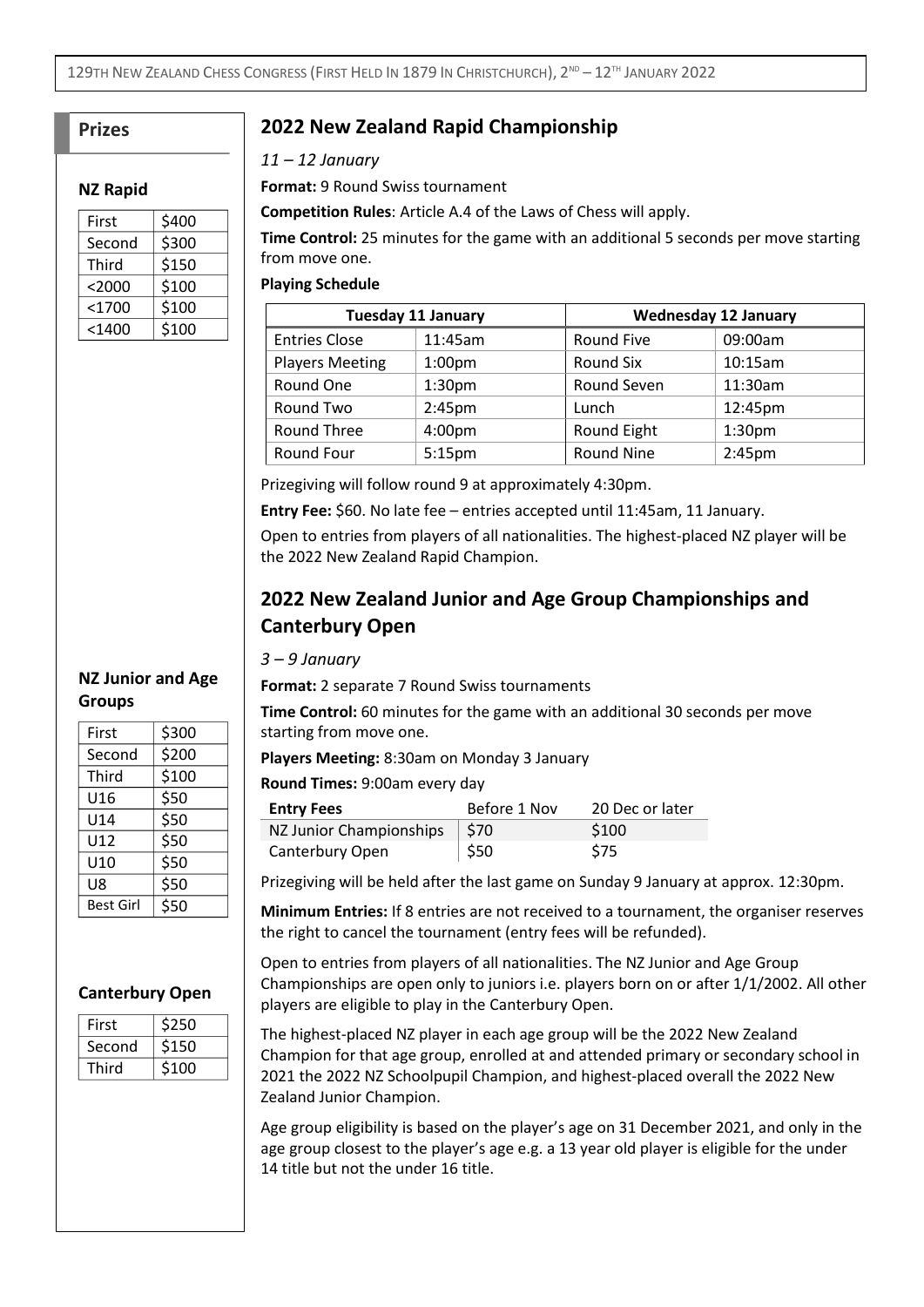#### **Event Sponsors**

Canterbury Chess Club gratefully acknowledges our sponsors and other contributions:

- Kiwi Gaming Foundation
- Respectrum Insurance
- Christchurch City Council
- Nail Perfect NZ
- Racecourse Hotel & Motor Lodge
- **Chessventures**

#### **Tournament Regulations**

**NZCF and FIDE Rating:** Tournaments will be NZCF-rated and FIDE-rated where possible except that the Canterbury Open will not be FIDE-rated.

**Pairings and Rating-Based Prizes:** NZCF ratings will be used for pairings and ratingbased prizes except for the NZ Lightning Championship which will use FIDE blitz ratings. Players without ratings may be assigned a rating by the Chief Arbiter. The most recently-published rating lists will be used (November for NZCF, January for FIDE).

**NZ Player:** Per NZCF regulations, NZ citizen or a player who is normally resident in New Zealand and has been resident in New Zealand for at least one year prior to Congress.

**Multiple Prizes and Tiebreaks:** Players may not win more than one cash prize in a tournament – the highest cash prize will be paid and other prizes will be passed down to the next highest-placed player. Per NZCF regulations, titles and cash prizes will be shared by eligible players on the same score and ties will not be broken.

**Defaults:** Per NZCF Regulations, default time is 30 minutes after the start of the round.

**Appeals:** A player may appeal against a decision of the Arbiter in a tournament other than the NZ Lightning Championship (no appeals allowed). Appeals Committees for each tournament will be appointed by the Organiser from the players. Appeals must be lodged in writing within 30 minutes of the end of the game (10 minutes for the NZ Rapid Championship). A fee of \$50 will apply, to be refunded if the appeal is successful or otherwise at the discretion of the Appeals Committee.

**Mobile Phones / Electronic Devices**: During a game, players are forbidden to have a mobile phone, electronic means of communication or any device capable of suggesting chess moves on their person in the playing venue. Such devices may be stored in a player's bag or jacket, which is to be left under their table or the back of their chair during the game unless permission is given by the Arbiter. Such devices are to be switched off and are not to make any noise. Breaches of this rule will result in loss of game unless the Arbiter decides otherwise. This includes smart watches but not standard analogue or digital watches.

**Photos:** Spectators may take photos during the first 5 minutes of a round.

**Small Entry:** If fewer than 40 total entries are received in the NZ Championship and Major Open, the events will be combined with a combined prize fund as follows: 1st \$1400, 2nd \$900, 3rd \$700, 4th \$500, 5 th \$300, Under 2100 \$300, Under 1900 \$300, Under 1700 \$300, Under 1400 \$300. The Major Open Champion will be the highestplaced NZ player with either NZCF or FIDE rating below 2100.

**Small Entry to NZ Championship:** Per NZCF Regulations, if fewer than 20 players enter the NZ Championship, players will be asked to move up from the Major Open.

**Covid-19:** Congress will only go ahead if Christchurch is at Orange or Green in the Covid-19 Protection Framework but will be completed if play commences as scheduled. **Refunds:** If a player withdraws prior to 2 January, their entry fee will be refunded. If a player is removed from a tournament or otherwise unable to play or continue on or after 2 January, no refund will be paid. NZCF, Canterbury Chess Club or any organiser or arbiter will not be liable for any consequential loss if the tournament is cancelled or a player withdraws or is subject to any action or penalty under NZ Law, the Laws of Chess, NZCF or FIDE Rules or Regulations, or these tournament regulations.

**Cancellation:** If any tournament is cancelled after 50% of the scheduled rounds have been completed, prizes and titles will be awarded based on the standings up to that point and entry fees will not be refunded. If the tournament is cancelled before that, entry fees will be refunded to the maximum extent possible after covering costs and no prizes awarded. Completed games will be submitted for rating in either case.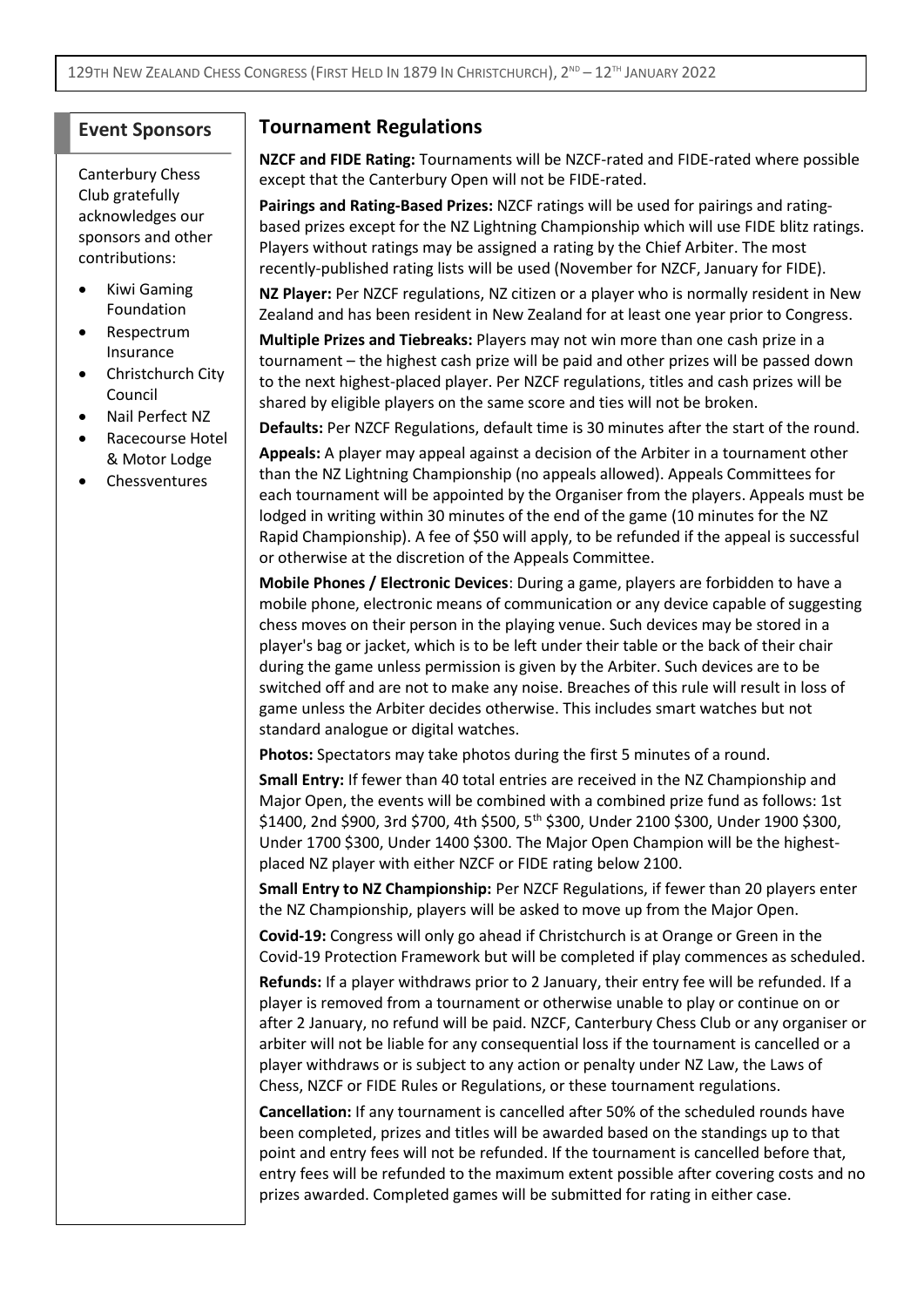#### **Contact**

#### Organiser: IA Craig Hall

[canterbury@chess.org.nz](mailto:canterbury@chess.org.nz) (021) 128-9543 [www.chess.org.nz/](http://www.chess.org.nz/)congress [www.newzealandchess.co.nz](http://www.newzealandchess.co.nz/)

#### **Carparking**

There is plenty of carparking freely available directly outside the venue.

#### **Rooms for Congress**

The Playing Room is the Nightmarch Room and the Analysis Room is the Phar Lap Room.

#### **Tournament Regulations (continued)**

**Unwell Players and Spectators:** Players should not enter or attend if they are or become unwell and should inform an Arbiter of non-attendance as soon as practical. Players who are disturbing other players e.g. with repeated sniffling, coughing, sneezing may be subject to the penalties outlined in the Laws of Chess. Spectators may be expelled and/or banned from the venue.

**Covid Precautions:** Players should not enter or attend if they are awaiting the results of a Covid test, have been asked to isolate, have one or more Covid symptoms, have Covid, or are not willing to follow requirements of Covid legislation e.g. vaccine passes and QR scanning. Where the Chief Arbiter believes that any of these apply, the Chief Arbiter may declare the game lost or exclude the player from one or more rounds. If a player is excluded pending a Covid test, one half-point bye may apply at the discretion of the Chief Arbiter. If a player refuses to follow arbiter direction on these, they may be expelled from Congress. Spectators may be expelled and/or banned from the venue.

#### **Covid Hygiene:**

- Hand sanitiser will be provided clean hands frequently using hand sanitiser if hands are not visibly soiled, or soap and water when hands are visibly soiled
- If coughing or sneezing, cover nose and mouth with flexed elbow or paper tissue, dispose of tissue immediately after use and cleanse your hands. Refrain from touching your face until you have thoroughly washed your hands.
- Masks are recommended but not required to be worn
- Handshakes before and/or after the game are not required
- Equipment will be sanitised between rounds
- If necessary, restrictions may be placed on numbers of spectators in the playing venue and numbers of people in particular areas within the playing venue

**CVC Compliance:** In line with current NZCF and venue policy, the banquet and all tournaments at Congress are CVC-compliant. This means all attendees including players, arbiters and spectators must provide a valid vaccine pass, exemption from the Ministry of Health, or be under the age of 12 years 3 months.

#### **AGM and Workshops**

The AGM will be held at 9pm on 11 January. There will be two workshops prior to AGM. The first will start at 7pm and be on the topic of the strategic plan. The second will start at 8pm and be on the topic of the Tournament Regulations and related issues. Workshops are open to NZCF Councillors and AGM delegates, and are free to attend – please register with the Congress organiser or NZCF. AGM is open to all, but only delegates from affiliate members may vote. These will be held in the Phar Lap Room.

#### **Accommodation**

Congress is proudly sponsored by the Racecourse Hotel, ideally located directly across the road from the venue. Special rates for Congress – \$120/night for a twin share room, \$19 for English breakfast or \$14 for continental breakfast. More information on their website:<https://racecoursehotel.co.nz/>

To book, call (03) 342 7150 or email [enquiries@racecoursehotel.co.nz](mailto:enquiries@racecoursehotel.co.nz) and mention that you are playing in the chess tournament. If considering dining at the restaurant during your stay, please advise the hotel of potential restaurant reservations when booking to help them be prepared.